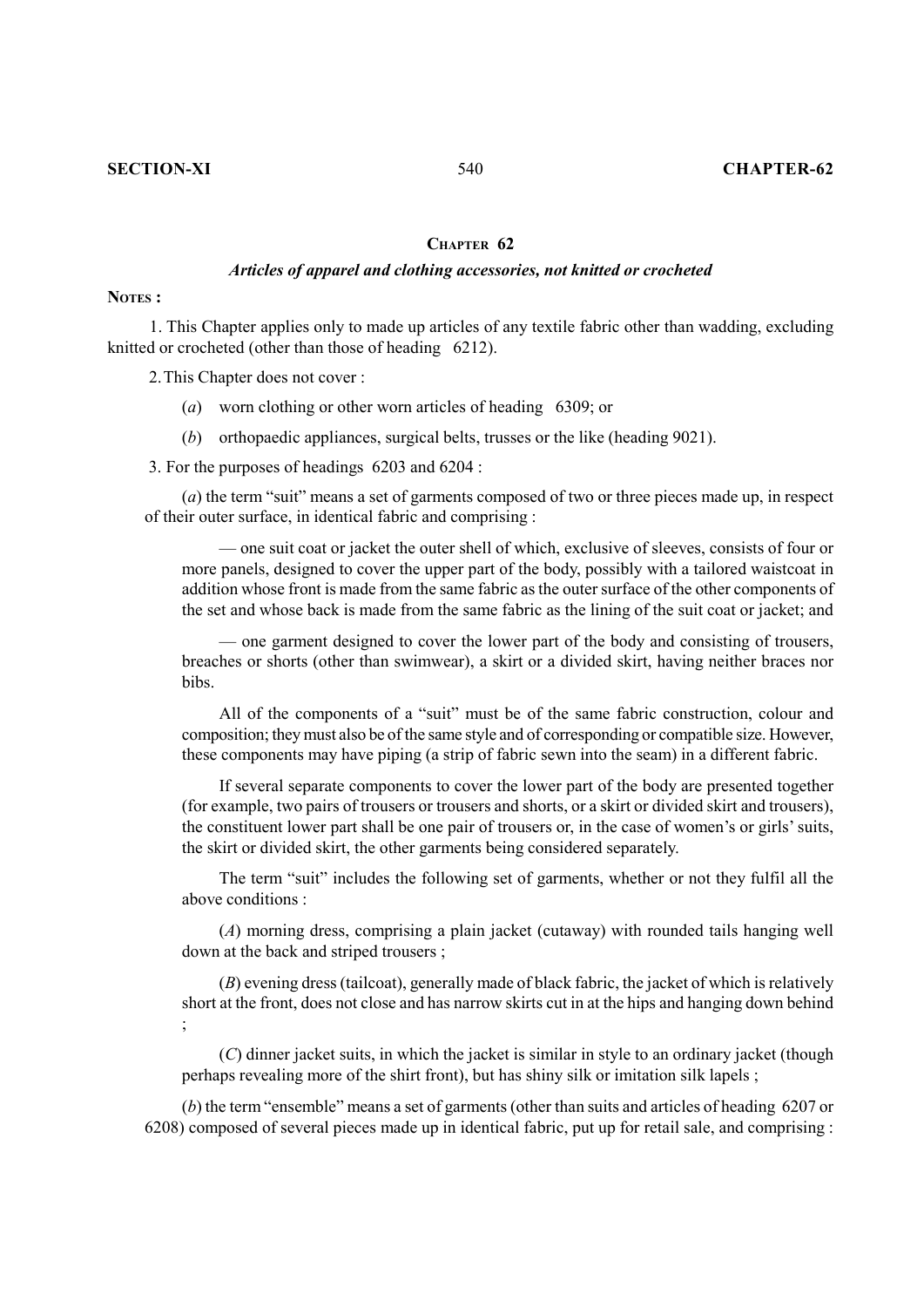— one garment designed to cover the upper part of the body, with the exception of waistcoats which may also form a second upper garment, and

— one or two different garments, designed to cover the lower part of the body and consisting of trousers, bib and brace overalls, breeches, shorts (other than swimwear), skirt or a divided skirt.

All of the components of an ensemble must be of the same fabric construction, style, colour and composition; they also must be of corresponding of compatible size. The term "ensemble" does not apply to track suits and ski suits, of heading 6211.

4. For the purposes of heading 6209 :

(*a*) the expression "babies' garments and clothing accessories" means articles for young children of a body height not exceeding 86 cm;

(*b*) articles which are, *prima facie,* classifiable both in heading 6209 and in other headings of this Chapter are to be classified in heading 6209.

5. Garments which are, *prima facie,* classifiable both in heading 6210 and in other headings of this Chapter, excluding heading 6209, are to be classified in heading 6210.

6. For the purposes of heading 6211, "ski suits" means garments or sets of garments which, by their general appearance and texture, are identifiable as intended to be worn principally for skiing (cross-country or alpine). They consist either of :

(*a*) a "ski overall", that is, a one piece garment designed to cover the upper and the lower parts of the body; in addition to sleeves and a collar the ski overall may have pockets or footstraps; or

(*b*) a "ski ensemble", that is, a set of garments composed of two or three pieces, put up for retail sale and comprising :

— one garment such as an anorak, wind-cheater, wind-jacket or similar article, closed by a slide fastener (zipper), possibly with a waistcoat in addition, and

— one pair of trousers whether or not extending above waistlevel, one pair of breeches or one bib and brace overall.

The "ski ensemble" may also consist of an overall similar to the one mentioned in paragraph (a) above and a type of padded, sleeveless jacket worn over the overall.

All the components of a "ski ensemble" must be made up in a fabric of the same texture, style and composition whether or not of the same colour; they also must be of corresponding or compatible size.

7. Scarves and articles of the scarf type, square or approximately square, of which no side exceeds 60 cm are to be classified as handkerchiefs (heading 6213). Handkerchiefs of which any side exceeds 60 cm are to be classified in heading 6214.

8. Garments of this Chapter designed for left over right closure at the front shall be regarded as men's or boys' garments, and those designed for right over left closure at the front as women's or girls' garments. These provisions do not apply where the cut of the garment clearly indicates that it is designed for one or other of the sexes.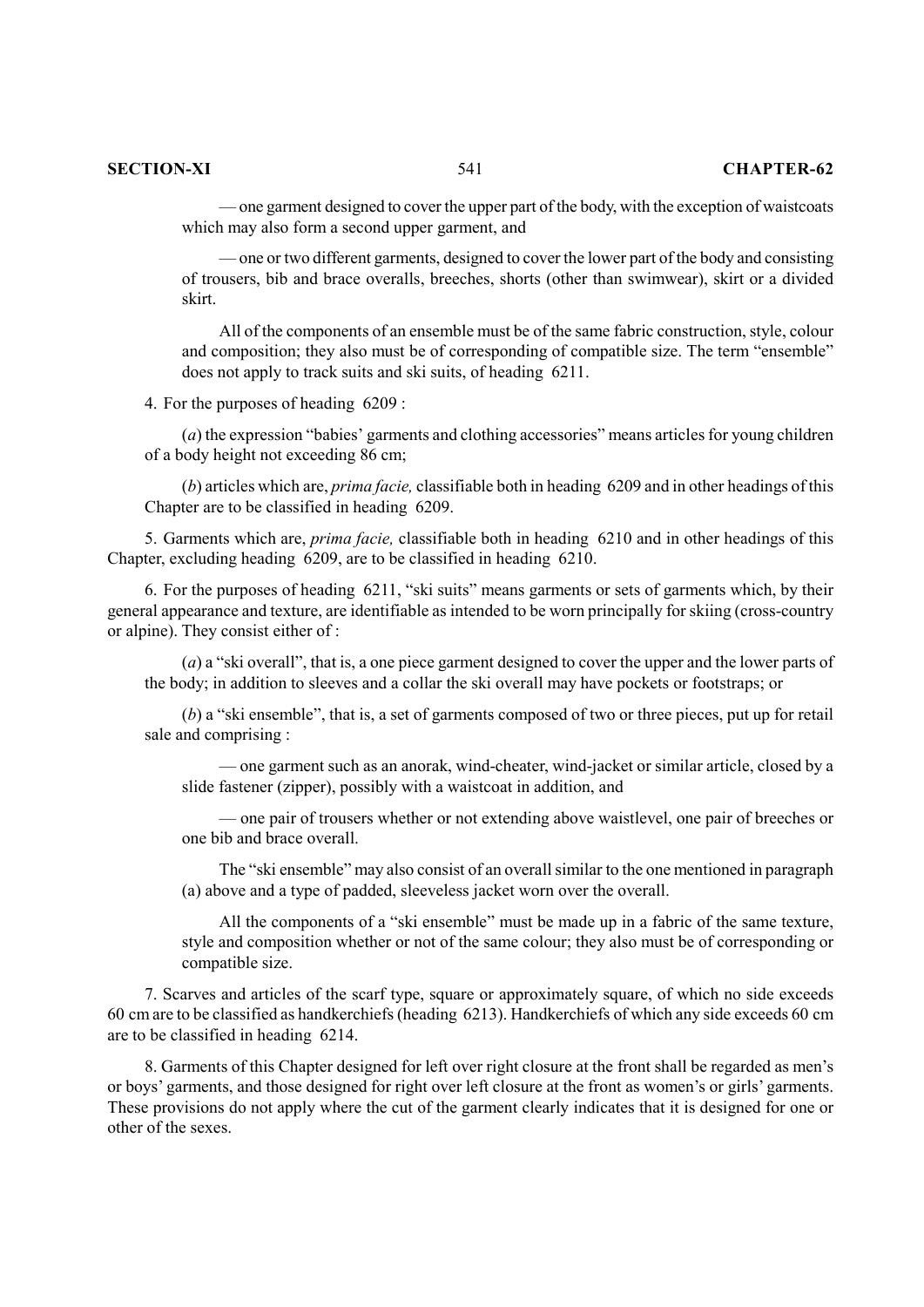Garments which cannot be identified as either men's or boys' garments or as women's or girls' garments are to be classified in the headings covering women's or girls' garments.

9. Articles of this Chapter may be made of metal thread.

| <b>Tariff Item</b> | <b>Description of goods</b>                                                                                                                                                                                                                                          | Unit | Rate of duty                                        |                                   |
|--------------------|----------------------------------------------------------------------------------------------------------------------------------------------------------------------------------------------------------------------------------------------------------------------|------|-----------------------------------------------------|-----------------------------------|
|                    |                                                                                                                                                                                                                                                                      |      | <b>Standard</b>                                     | Prefer-<br>ential<br><b>Areas</b> |
| (1)                | (2)                                                                                                                                                                                                                                                                  | (3)  | (4)                                                 | (5)                               |
| 6201               | MEN'S OR BOYS' OVERCOATS,<br>CAR-COATS, CLOAKS, ANORAKS<br>(INCLUDING SKI-JACKETS), WIND-<br>CHEATERS, WIND-JACKETS AND<br><b>SIMILAR ARTICLES OTHER THAN</b><br>THOSE OF HEADING 6203<br>Overcoats, raincoats, car-coats,<br>capes, cloaks and similar<br>articles: |      |                                                     |                                   |
| 6201 11 00         | Of wool and fine animal hair                                                                                                                                                                                                                                         | u    | $25\%$ or Rs. 385 per piece,<br>whichever is higher |                                   |
| 6201 12            | $Of$ cotton:                                                                                                                                                                                                                                                         |      |                                                     |                                   |
| 6201 12 10         | Raincoats                                                                                                                                                                                                                                                            | u    | 25% or Rs. 385 per piece,<br>whichever is higher    |                                   |
| 6201 12 90         | Other                                                                                                                                                                                                                                                                | u    | 25% or Rs. 385 per piece,<br>whichever is higher    |                                   |
| 6201 13            | Of man-made fibres :                                                                                                                                                                                                                                                 |      |                                                     |                                   |
| 6201 13 10         | Raincoats                                                                                                                                                                                                                                                            | u    | 25% or Rs.320 per piece,<br>whichever is higher     |                                   |
| 6201 13 90         | Other                                                                                                                                                                                                                                                                | u    | 25% or Rs.320 per piece,<br>whichever is higher     |                                   |
| 6201 19            | <i>Of other textile materials :</i>                                                                                                                                                                                                                                  |      |                                                     |                                   |
| 6201 19 10         | Of silk                                                                                                                                                                                                                                                              | u    | 25%                                                 |                                   |
| 6201 19 90         | Of other textile fibres<br>Other:                                                                                                                                                                                                                                    | u    | 25%                                                 |                                   |
| 62019100           | Of wool or fine animal hair                                                                                                                                                                                                                                          | u    | 25% or Rs.220 per piece,<br>whichever is higher     |                                   |
| 62019200           | -- Of cotton                                                                                                                                                                                                                                                         | u    | 25% or Rs.210 per piece,<br>whichever is higher     |                                   |
| 62019300           | Of man-made fibres                                                                                                                                                                                                                                                   | u    | 25% or Rs.180 per piece,<br>whichever is higher     |                                   |
| 620199             | Of other textile materials :                                                                                                                                                                                                                                         |      |                                                     |                                   |
| 62019910           | Of silk                                                                                                                                                                                                                                                              | u    | 25%                                                 |                                   |
| 62019990           | Other                                                                                                                                                                                                                                                                | u    | 25%                                                 |                                   |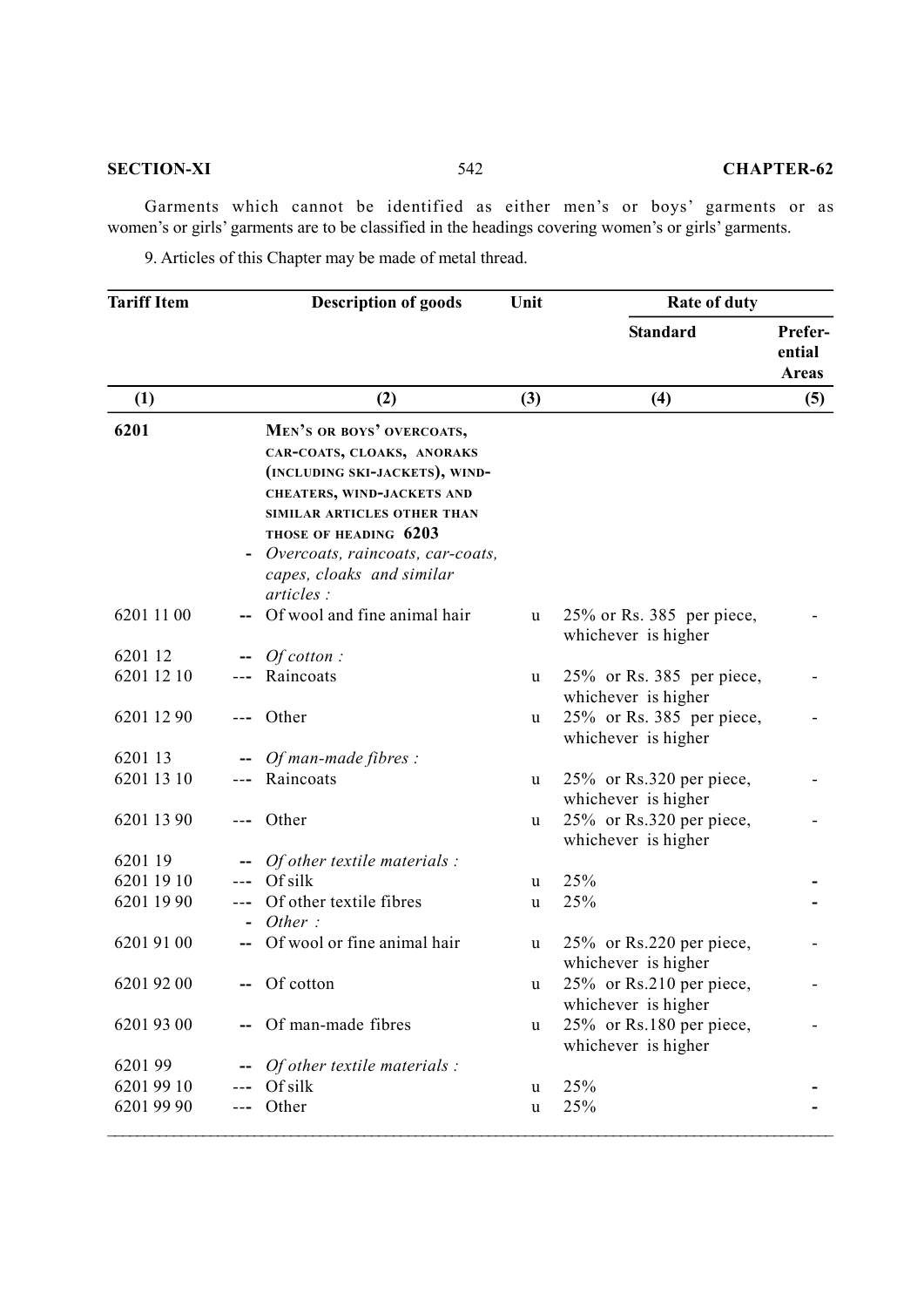| <b>SECTION-XI</b> |  |
|-------------------|--|
|                   |  |

| (1)        |                          | (2)                                                                                                                                                                                                                                                                                 | (3) | (4)                         | (5) |
|------------|--------------------------|-------------------------------------------------------------------------------------------------------------------------------------------------------------------------------------------------------------------------------------------------------------------------------------|-----|-----------------------------|-----|
| 6202       |                          | WOMEN'S OR GIRLS' OVERCOATS,<br>CAR-COATS, CAPES, CLOAKS,<br>ANORAKS (INCLUDING SKI-<br>JACKETS), WIND-CHEATERS,<br><b>WIND-JACKETS AND SIMILAR</b><br>ARTICLES, OTHER THAN THOSE OF<br>HEADING 6204<br>Overcoats, raincoats, car-coats,<br>capes, cloaks and similar<br>articles : |     |                             |     |
| 6202 11    |                          | Of wool or fine animal hair:                                                                                                                                                                                                                                                        |     |                             |     |
| 6202 11 10 |                          | Coats                                                                                                                                                                                                                                                                               | u   | 25% or Rs.385 per piece,    |     |
|            |                          |                                                                                                                                                                                                                                                                                     |     | whichever is higher         |     |
| 6202 11 90 |                          | Other                                                                                                                                                                                                                                                                               | u   | 25% or Rs.385 per piece,    |     |
|            |                          |                                                                                                                                                                                                                                                                                     |     |                             |     |
| 6202 12 00 |                          |                                                                                                                                                                                                                                                                                     |     | whichever is higher         |     |
|            |                          | Of cotton                                                                                                                                                                                                                                                                           | u   | 25% or Rs.210 per piece,    |     |
|            |                          |                                                                                                                                                                                                                                                                                     |     | whichever is higher         |     |
| 6202 13 00 |                          | Of man-made fibres                                                                                                                                                                                                                                                                  | u   | 25% or Rs.385 per piece,    |     |
|            |                          |                                                                                                                                                                                                                                                                                     |     | whichever is higher         |     |
| 6202 19    |                          | <i>Of other textile materials :</i>                                                                                                                                                                                                                                                 |     |                             |     |
| 6202 19 10 |                          | --- Coats of silk                                                                                                                                                                                                                                                                   | u   | 25%                         |     |
| 6202 19 20 |                          | Coats of all other fibres                                                                                                                                                                                                                                                           | u   | 25%                         |     |
| 6202 19 90 | $---$                    | Other                                                                                                                                                                                                                                                                               | u   | 25%                         |     |
|            |                          | Other:                                                                                                                                                                                                                                                                              |     |                             |     |
| 6202 91    |                          | Of wool or fine animal hair:                                                                                                                                                                                                                                                        |     |                             |     |
| 6202 91 10 |                          | Wind and ski-jackets, wind-                                                                                                                                                                                                                                                         | u   | 25% or Rs.220 per piece,    |     |
|            |                          | cheaters                                                                                                                                                                                                                                                                            |     | whichever is higher         |     |
| 6202 91 90 |                          | Other                                                                                                                                                                                                                                                                               | u   | 25% or Rs.220 per piece,    |     |
|            |                          |                                                                                                                                                                                                                                                                                     |     | whichever is higher         |     |
| 6202 92    |                          | $Of cot t$ :                                                                                                                                                                                                                                                                        |     |                             |     |
| 6202 92 10 |                          | Wind and ski-jackets, wind-                                                                                                                                                                                                                                                         | u   | 25% or Rs.160 per piece,    |     |
|            |                          | cheaters                                                                                                                                                                                                                                                                            |     | whichever is higher         |     |
| 6202 92 90 | $--$                     | Other                                                                                                                                                                                                                                                                               | u   | $25\%$ or Rs.160 per piece, |     |
|            |                          |                                                                                                                                                                                                                                                                                     |     | whichever is higher         |     |
| 6202 93    |                          | -- Of man-made fibres :                                                                                                                                                                                                                                                             |     |                             |     |
| 6202 93 10 | ---                      | Wind and ski-jackets, wind-                                                                                                                                                                                                                                                         | u   | 25% or Rs.220 per piece,    |     |
|            |                          | cheaters                                                                                                                                                                                                                                                                            |     | whichever is higher         |     |
| 6202 93 90 | $---$                    | Other                                                                                                                                                                                                                                                                               | u   | 25% or Rs.220 per piece,    |     |
|            |                          |                                                                                                                                                                                                                                                                                     |     | whichever is higher         |     |
| 6202 99    | $\overline{\phantom{a}}$ | <i>Of other textile materials :</i>                                                                                                                                                                                                                                                 |     |                             |     |
|            | $---$                    | Ofsilk:                                                                                                                                                                                                                                                                             |     |                             |     |
| 6202 99 11 |                          | Wind and ski-jackets                                                                                                                                                                                                                                                                | u   | 25%                         |     |
| 6202 99 19 | ----                     | Other                                                                                                                                                                                                                                                                               | u   | 25%                         |     |
| 6202 99 90 | $---$                    | Other                                                                                                                                                                                                                                                                               | u   | 25%                         |     |
|            |                          |                                                                                                                                                                                                                                                                                     |     |                             |     |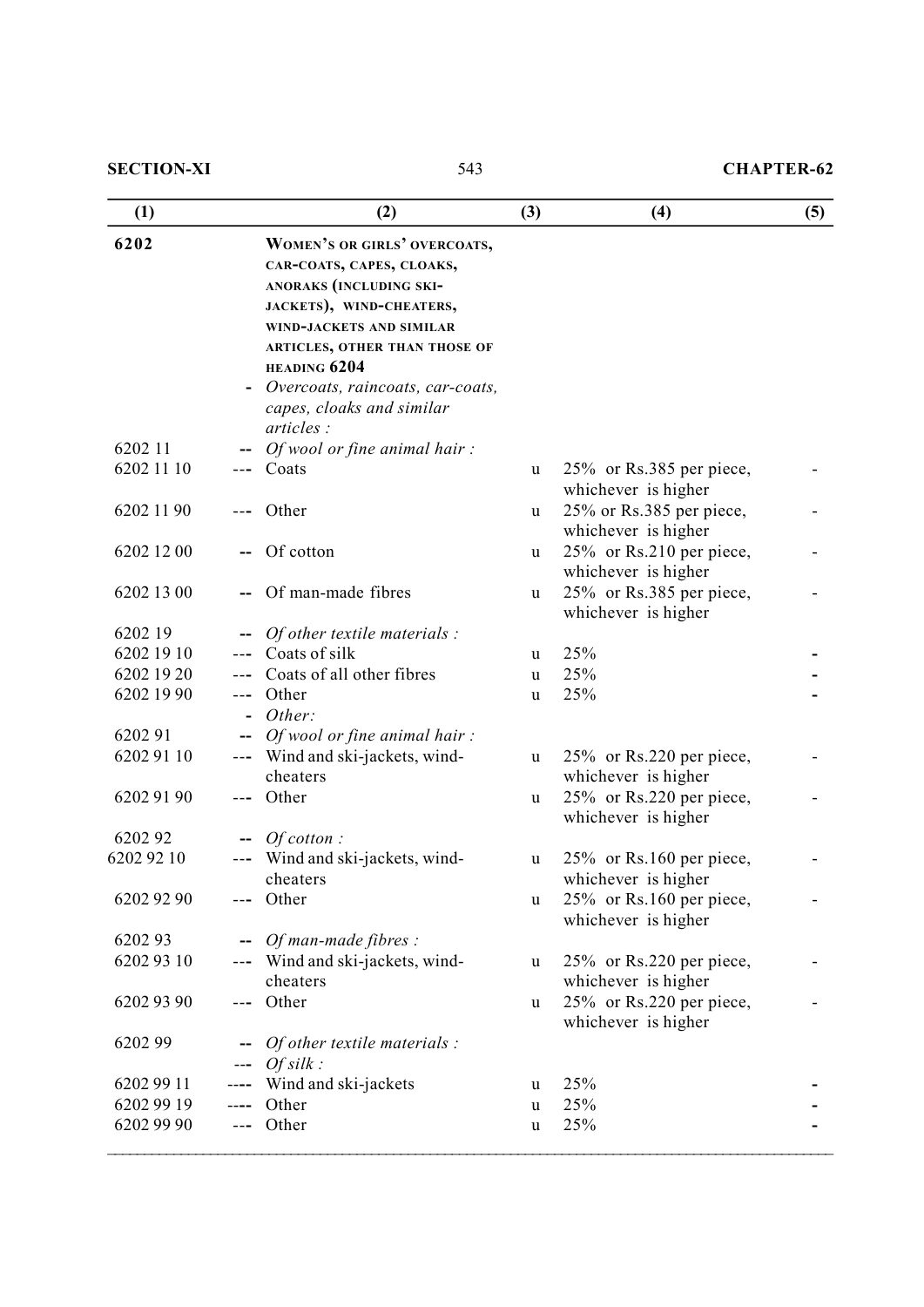| (1)        | (2)                                                                                                                                                    | (3) | (4)                                                 | (5) |
|------------|--------------------------------------------------------------------------------------------------------------------------------------------------------|-----|-----------------------------------------------------|-----|
| 6203       | MEN'S OR BOYS' SUITS,<br>ENSEMBLES, JACKETS, BLAZERS,<br>TROUSERS, BIB AND BRACE OVEB<br>RALLS, BREECHES AND SHORTS<br>(OTHER THAN SWIMWEAR)<br>Suits: |     |                                                     |     |
| 6203 11 00 | Of wool or fine animal hair                                                                                                                            | u   | $25\%$ or Rs.1100 per piece,<br>whichever is higher |     |
| 6203 12 00 | Of synthetic fibres                                                                                                                                    | u   | 25% or Rs.720 per piece,<br>whichever is higher     |     |
| 6203 19    | <i>Of other textile materials :</i>                                                                                                                    |     |                                                     |     |
| 6203 19 10 | Of cotton                                                                                                                                              | u   | 25% or Rs.1110 per piece,<br>whichever is higher    |     |
| 6203 19 90 | Other                                                                                                                                                  | u   | $25\%$ or Rs.1110 per piece,<br>whichever is higher |     |
|            | Ensembles:                                                                                                                                             |     |                                                     |     |
| 6203 22 00 | Of cotton                                                                                                                                              | u   | 25% or Rs.145 per piece,<br>whichever is higher     |     |
| 6203 23 00 | Of synthetic fibres                                                                                                                                    | u   | 25% or Rs.145 per piece,<br>whichever is higher     |     |
| 6203 29 00 | -- Of other textile materials                                                                                                                          | u   | 25% or Rs.145 per piece,<br>whichever is higher     |     |
|            | Jackets and blazers :                                                                                                                                  |     |                                                     |     |
| 6203 31 00 | Of wool or fine animal hair                                                                                                                            | u   | 25% or Rs.815 per piece,<br>whichever is higher     |     |
| 6203 32 00 | Of cotton                                                                                                                                              | u   | 25% or Rs.440 per piece,<br>whichever is higher     |     |
| 6203 33 00 | Of synthetic fibres                                                                                                                                    | u   | 25% or Rs.320 per piece,<br>whichever is higher     |     |
| 6203 39    | <i>Of other textile materials :</i>                                                                                                                    |     |                                                     |     |
| 6203 39 10 | --- Of silk                                                                                                                                            | u   | 25% or Rs.755 per piece,<br>whichever is higher     |     |
| 6203 39 90 | Other                                                                                                                                                  | u   | 25% or Rs.755 per piece,<br>whichever is higher     |     |
|            | Trousers, bib and brace<br>overalls, breeches and shorts :                                                                                             |     |                                                     |     |
| 6203 41 00 | Of wool or fine animal hair                                                                                                                            | u   | 25% or Rs.285 per piece,<br>whichever is higher     |     |
| 6203 42 00 | Of cotton                                                                                                                                              | u   | 25% or Rs.135 per piece,<br>whichever is higher     |     |
| 6203 43 00 | Of synthetic fibres                                                                                                                                    | u   | 25% or Rs.110 per piece,<br>whichever is higher     |     |
| 6203 49    | Of other textile materials :                                                                                                                           |     |                                                     |     |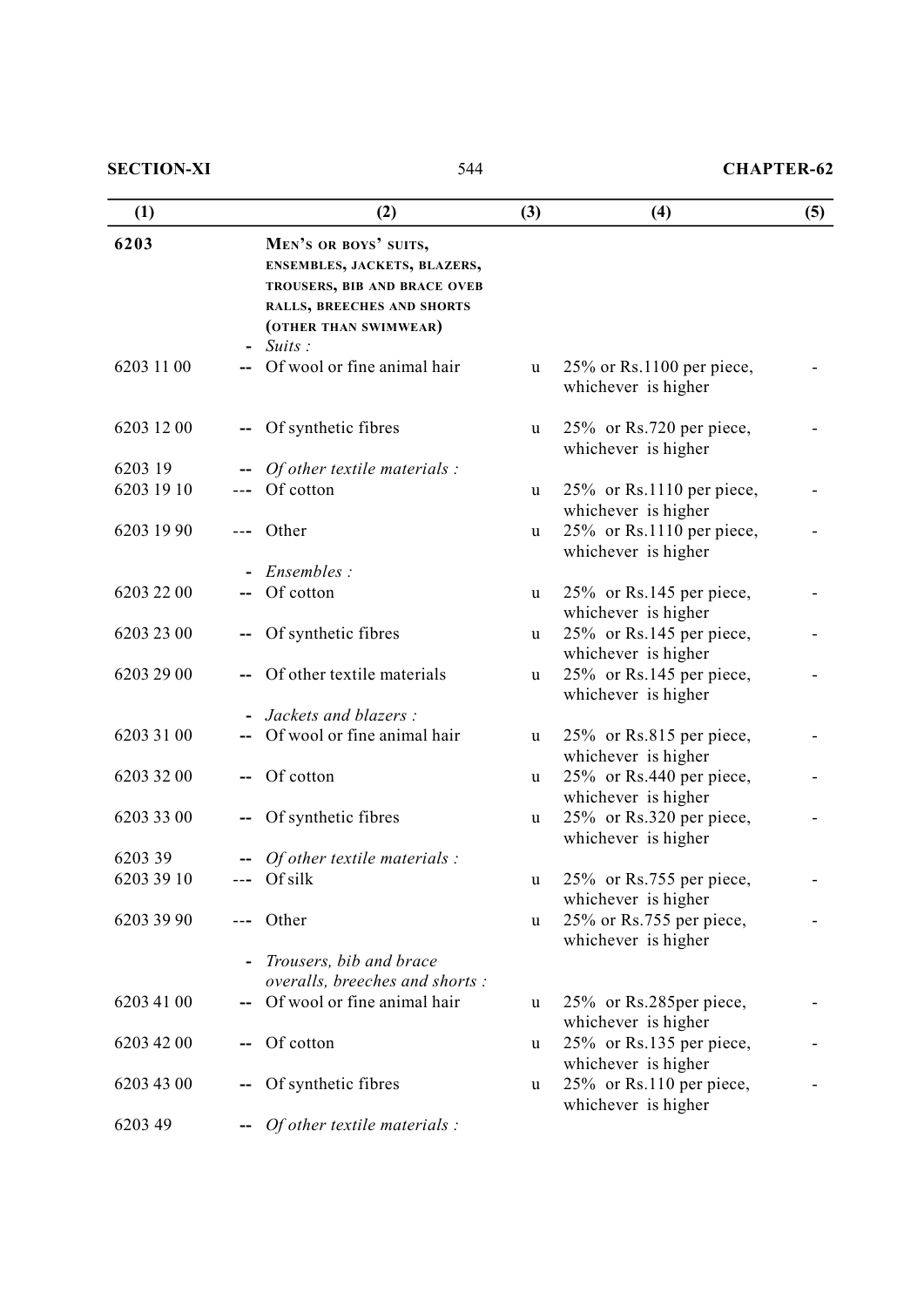| (1)        |       | (2)                                                                                                                                                                                                | (3) | (4)                                              | (5) |
|------------|-------|----------------------------------------------------------------------------------------------------------------------------------------------------------------------------------------------------|-----|--------------------------------------------------|-----|
| 6203 49 10 |       | Of silk                                                                                                                                                                                            | u   | 25% or Rs.110 per piece,<br>whichever is higher  |     |
| 6203 49 90 |       | Other                                                                                                                                                                                              | u   | 25% or Rs.110 per piece,                         |     |
|            |       |                                                                                                                                                                                                    |     | whichever is higher                              |     |
| 6204       |       | WOMEN'S OR GIRLS' SUITS,<br>ENSEMBLES, JACKETS, BLAZERS,<br>DRESSES, SKIRTS, DIVIDED SKIRTS,<br>TROUSERS, BIB AND BRACE<br><b>OVERALLS, BREECHES AND SHORTS</b><br>(OTHER THAN SWIMWEAR)<br>Suits: |     |                                                  |     |
| 6204 11 00 |       | Of wool of fine animal hair                                                                                                                                                                        | u   | 25% or Rs.550 per piece,<br>whichever is higher  |     |
| 6204 12 00 |       | Of cotton                                                                                                                                                                                          | u   | 25%                                              |     |
| 6204 13 00 |       | Of synthetic fibres                                                                                                                                                                                | u   | 25% or Rs.550 per piece,                         |     |
|            |       |                                                                                                                                                                                                    |     | whichever is higher                              |     |
| 6204 19    |       | Of other textile materials :                                                                                                                                                                       |     |                                                  |     |
|            |       | <i>Of silk</i> :                                                                                                                                                                                   |     |                                                  |     |
| 6204 19 11 |       | Sequinned or beaded with                                                                                                                                                                           | u   | 25% or Rs.500 per piece,                         |     |
|            |       | chattons or embroidered                                                                                                                                                                            |     | whichever is higher                              |     |
| 6204 19 19 |       | Other                                                                                                                                                                                              | u   | $25\%$ or Rs. 500 per piece,                     |     |
|            |       |                                                                                                                                                                                                    |     | whichever is higher                              |     |
| 6204 19 90 |       | Of all other fibres                                                                                                                                                                                | u   | 25% or Rs. 500 per piece,                        |     |
|            |       |                                                                                                                                                                                                    |     | whichever is higher                              |     |
|            |       | Ensembles :                                                                                                                                                                                        |     |                                                  |     |
| 6204 21 00 |       | Of wool or fine animal hair                                                                                                                                                                        | u   | 25%                                              |     |
| 620422     | $-$   | <i>Of cotton:</i>                                                                                                                                                                                  |     |                                                  |     |
| 6204 22 10 |       | Blouses combined with skirts,<br>trousers or shorts                                                                                                                                                | u   | 25%                                              |     |
| 6204 22 90 | $---$ | Other                                                                                                                                                                                              | u   | 25%                                              |     |
| 6204 23 00 |       | Of synthetic fibres                                                                                                                                                                                | u   | 25%                                              |     |
| 620429     |       | -- Of other textile materials :                                                                                                                                                                    |     |                                                  |     |
|            | $---$ | <i>Of silk</i> :                                                                                                                                                                                   |     |                                                  |     |
| 6204 29 11 | ----  | Sequinned or beaded                                                                                                                                                                                | u   | 25%                                              |     |
| 6204 29 19 | $---$ | Other                                                                                                                                                                                              | u   | 25%                                              |     |
| 6204 29 90 | $  -$ | Other                                                                                                                                                                                              | u   | 25%                                              |     |
|            |       | Jackets and blazers:                                                                                                                                                                               |     |                                                  |     |
| 6204 31 00 |       | Of wool or fine animal hair                                                                                                                                                                        | u   | $25\%$ or Rs. 370 per piece,                     |     |
|            |       |                                                                                                                                                                                                    |     | whichever is higher                              |     |
| 6204 32 00 |       | Of cotton                                                                                                                                                                                          | u   | $25\%$ or Rs. 650 per piece,                     |     |
|            |       |                                                                                                                                                                                                    |     | whichever is higher                              |     |
| 6204 33 00 |       | Of synthetic fibres                                                                                                                                                                                | u   | 25% or Rs. 390 per piece,<br>whichever is higher |     |
| 6204 39    |       | Of other textile materials :                                                                                                                                                                       |     |                                                  |     |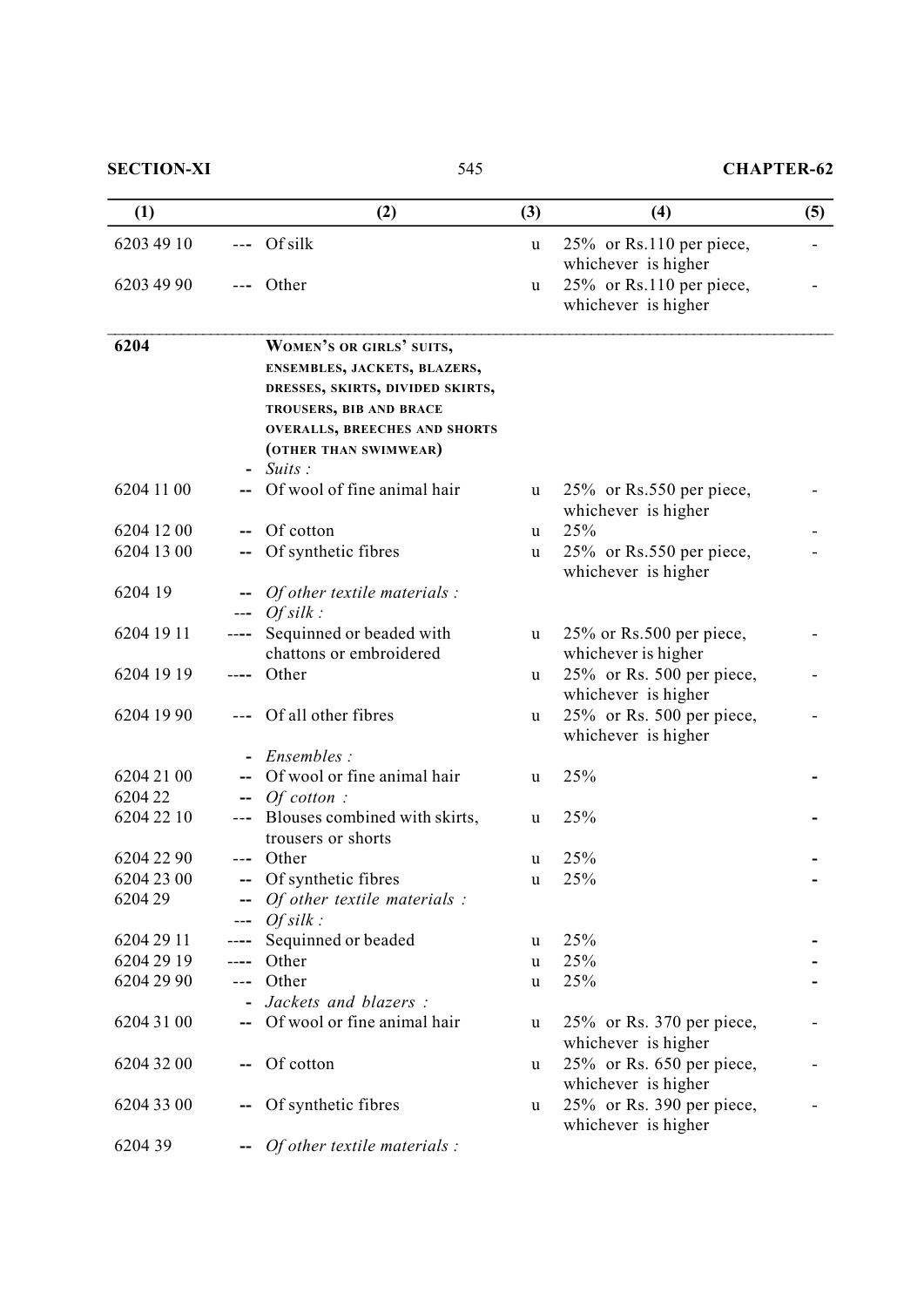| (1)        |                      | (2)                                 | (3) | (4)                           | (5) |
|------------|----------------------|-------------------------------------|-----|-------------------------------|-----|
|            |                      |                                     |     |                               |     |
|            |                      | <i>Of silk</i> :                    |     |                               |     |
| 6204 39 11 |                      | Sequinned or beaded with            | u   | 25% or Rs.350 per piece,      |     |
|            |                      | chattons or embroidered             |     | whichever is higher           |     |
| 6204 39 19 | ----                 | Other                               | u   | 25% or Rs.350 per piece,      |     |
|            |                      |                                     |     | whichever is higher           |     |
| 6204 39 90 |                      | Other                               | u   | 25% or Rs.350 per piece,      |     |
|            |                      |                                     |     | whichever is higher           |     |
|            |                      | <i>Dresses</i> :                    |     |                               |     |
| 6204 41    |                      | Of wool or fine animal hair:        |     |                               |     |
| 62044110   | $\sim$ $\sim$ $\sim$ | House coats and like dresses        | u   | 25% or Rs.145 per piece,      |     |
|            |                      |                                     |     | whichever is higher           |     |
| 6204 41 20 |                      | Blazers                             | u   | 25% or Rs.145 per piece,      |     |
|            |                      |                                     |     | whichever is higher           |     |
| 6204 41 90 |                      | Other                               | u   | 25% or Rs.145 per piece,      |     |
|            |                      |                                     |     | whichever is higher           |     |
| 6204 42    |                      | $Of cot to n$ :                     |     |                               |     |
| 6204 42 10 |                      | House coats and the like dresses    | u   | $25\%$ or Rs.116 per piece,   |     |
|            |                      |                                     |     | whichever is higher           |     |
| 6204 42 20 |                      | Dresses                             | u   | 25% or Rs.116 per piece,      |     |
|            |                      |                                     |     | whichever is higher           |     |
| 6204 42 90 |                      | Other                               | u   | 25% or Rs.116 per piece,      |     |
|            |                      |                                     |     | whichever is higher           |     |
| 6204 43    |                      | -- Of synthetic fibres :            |     |                               |     |
| 6204 43 10 |                      | House coats and the like            | u   | $25\%$ or Rs.145 per piece,   |     |
|            |                      |                                     |     | whichever is higher           |     |
| 6204 43 90 |                      | Other                               | u   | 25% or Rs.145 per piece,      |     |
|            |                      |                                     |     | whichever is higher           |     |
| 6204 44 00 |                      | Of artificial fibres                | u   | $25\%$ or Rs.145 per piece,   |     |
|            |                      |                                     |     | whichever is higher           |     |
| 6204 49    |                      | <i>Of other textile materials :</i> |     |                               |     |
|            |                      | $Of$ silk:                          |     |                               |     |
| 6204 49 11 |                      | House coats and the like dresses    | u   | 25% or Rs.145 per piece,      |     |
|            |                      |                                     |     | whichever is higher           |     |
| 6204 49 19 |                      | Other                               | u   | $25\%$ or Rs.145 per piece,   |     |
|            |                      |                                     |     | whichever is higher           |     |
| 6204 49 90 |                      | Other                               | u   | $25\%$ or Rs.145 per piece,   |     |
|            |                      |                                     |     | whichever is higher           |     |
|            |                      | Skirts and divided skirts:          |     |                               |     |
| 6204 51 00 |                      | Of wool or fine animal hair         | u   | $25\%$ % or Rs.485 per piece, |     |
|            |                      |                                     |     | whichever is higher           |     |
| 6204 52 00 |                      | Of cotton                           | u   | 25%                           |     |
| 6204 53 00 |                      | Of synthetic fibres                 | u   | 25%                           |     |
| 6204 59    |                      | Of other textile materials :        |     |                               |     |
| 6204 59 10 |                      | Of silk                             | u   | 25%                           |     |
| 6204 59 90 | $- - -$              | Other                               | u   | 25%                           |     |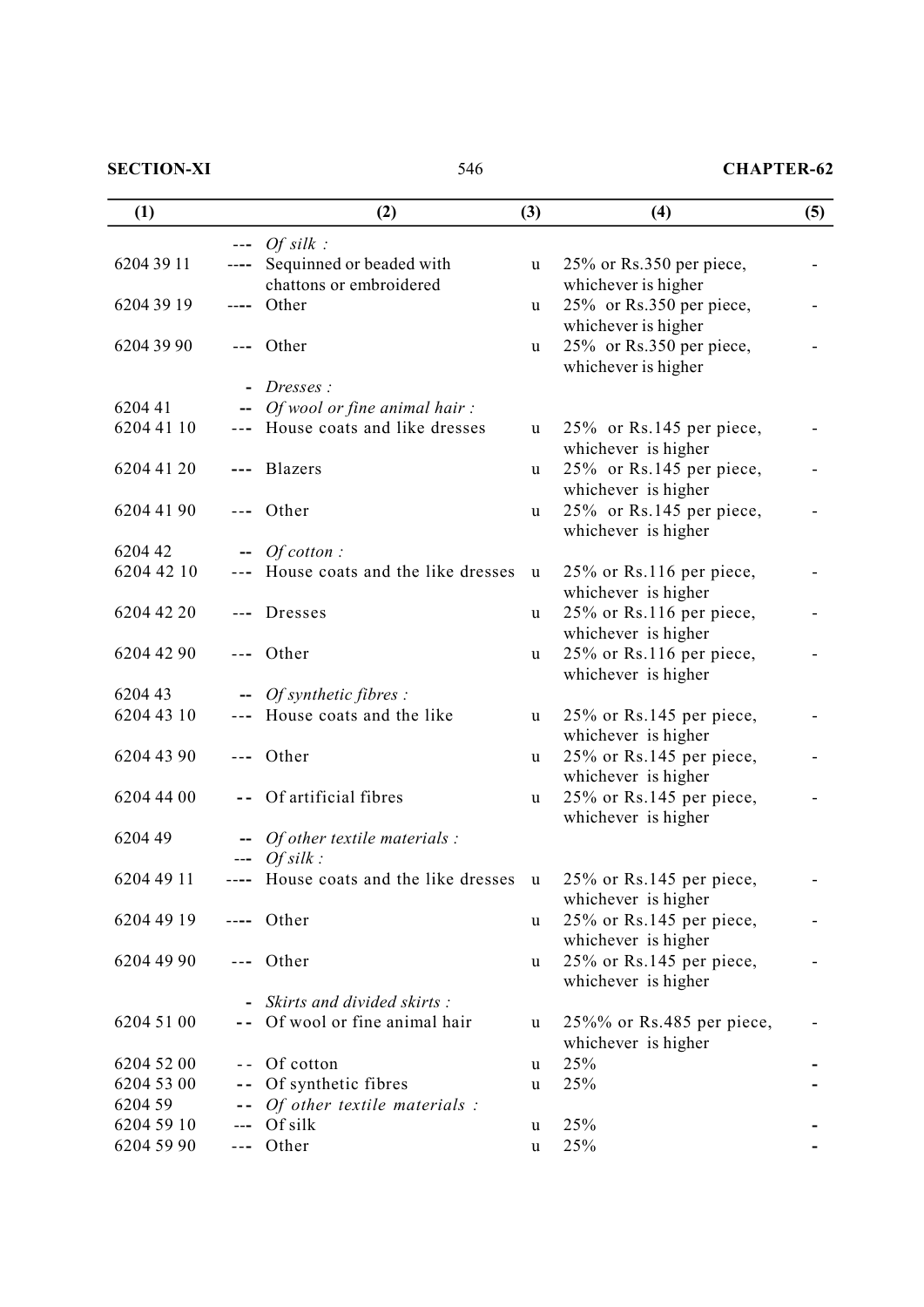| (1)        |                          | (2)                                 | (3) | (4)                         | (5) |
|------------|--------------------------|-------------------------------------|-----|-----------------------------|-----|
|            |                          | Trousers, bib and brace             |     |                             |     |
|            |                          | overalls, breeches and shorts :     |     |                             |     |
| 6204 61    | $\overline{\phantom{m}}$ | Of wool or fine animal hair:        |     |                             |     |
| 6204 61 10 |                          | Trousers and shorts                 | u   | $25\%$ or Rs.285 per piece, |     |
|            |                          |                                     |     | whichever is higher         |     |
| 6204 61 90 |                          | Other                               | u   | 25% or Rs.285 per piece,    |     |
|            |                          |                                     |     | whichever is higher         |     |
| 6204 62 00 |                          | Of cotton                           | u   | 25% or Rs.135 per piece,    |     |
|            |                          |                                     |     | whichever is higher         |     |
| 6204 63 00 | $- -$                    | Of synthetic fibres                 | u   | 25%                         |     |
| 6204 69    |                          | <i>Of other textile materials :</i> |     |                             |     |
|            |                          | Ofsilk:                             |     |                             |     |
| 6204 69 11 | ----                     | Sequinned or beaded or              | u   | $25\%$ or Rs.135 per piece, |     |
|            |                          | embroidered                         |     | whichever is higher         |     |
| 6204 69 19 |                          | Other                               | u   | 25% or Rs.135 per piece,    |     |
|            |                          |                                     |     | whichever is higher         |     |
| 6204 69 90 |                          | Other                               | u   | 25% or Rs.135 per piece,    |     |
|            |                          |                                     |     | whichever is higher         |     |
| 6205       |                          | MEN'S OR BOYS' SHIRTS               |     |                             |     |
| 6205 20 00 |                          | Of cotton                           | u   | 25% or Rs.85 per piece,     |     |
|            |                          |                                     |     | whichever is higher         |     |
| 6205 30 00 |                          | - Of man-made fibres                | u   | 25% or Rs.120per piece,     |     |
|            |                          |                                     |     | whichever is higher         |     |
| 6205 90    |                          | <i>Of other textile materials :</i> |     |                             |     |
| 6205 90 10 |                          | Of silk                             | u   | 25% or Rs.95 per piece,     |     |
|            |                          |                                     |     | whichever is higher         |     |
| 6205 90 90 |                          | Other                               | u   | 25% or Rs.95 per piece,     |     |
|            |                          |                                     |     | whichever is higher         |     |
| 6206       |                          | WOMEN'S OR GIRLS' BLOUSES,          |     |                             |     |
|            |                          | <b>SHIRTS AND SHIRT-BLOUSES</b>     |     |                             |     |
| 6206 10    |                          | Of silk or silk waste:              |     |                             |     |
| 6202 10 10 | $---$                    | Of silk                             | u   | 25%                         |     |
| 6206 10 90 |                          | Other                               | u   | 25%                         |     |
| 6206 20 00 |                          | Of wool or fine animal hair         | u   | 25% or Rs.135 per piece,    |     |
|            |                          |                                     |     | whichever is higher         |     |
| 62063000   |                          | Of cotton                           | u   | 25% or Rs.95 per piece,     |     |
|            |                          |                                     |     | whichever is higher         |     |
| 62064000   |                          | Of man-made fibres                  | u   | 25% or Rs.120per piece,     |     |
|            |                          |                                     |     | whichever is higher         |     |
| 6206 90 00 |                          | Of other textile materials          | u   | 25%                         |     |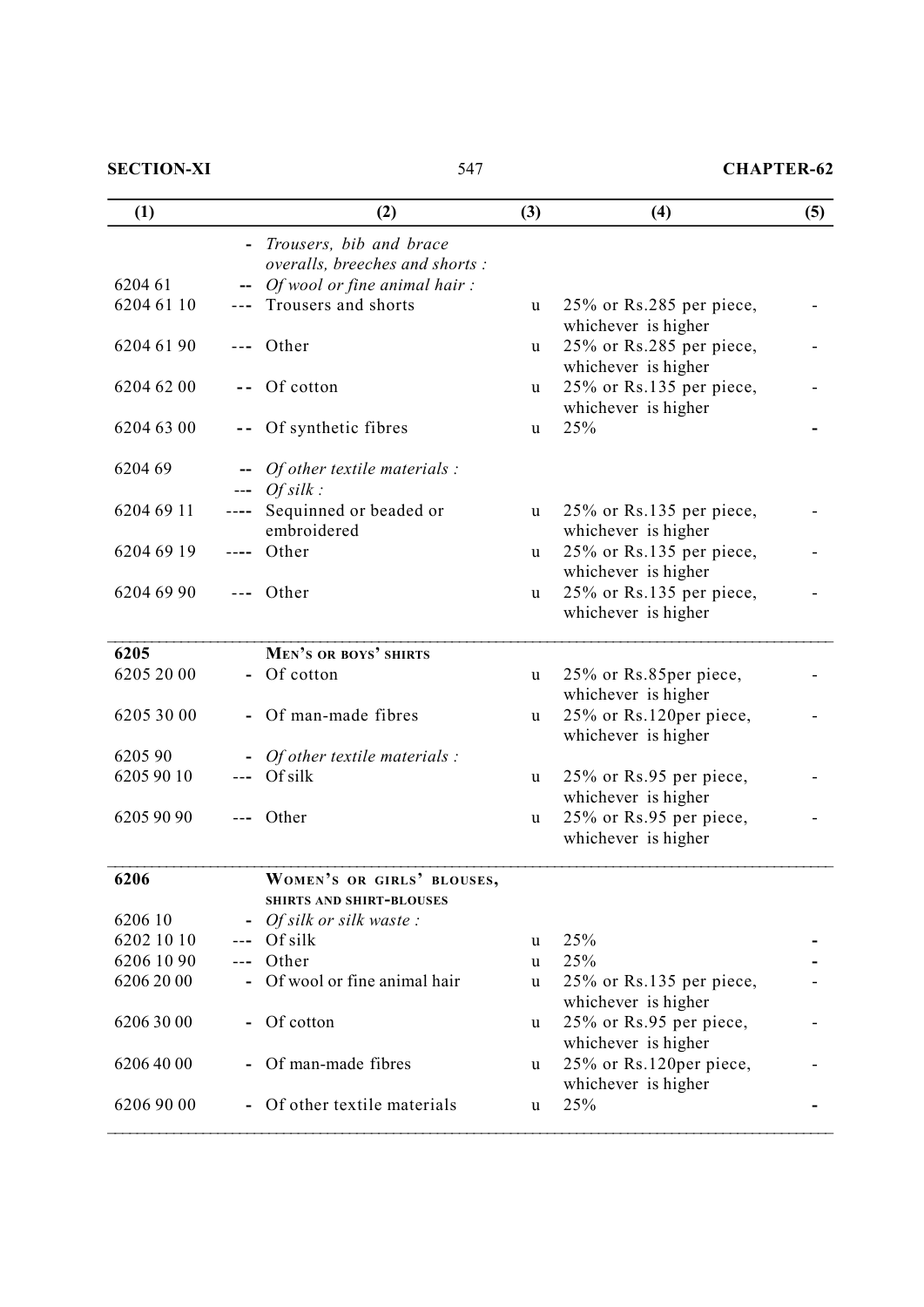| (1)        |                          | (2)                                                                                                                                                                           | (3) | (4)                                             | (5) |
|------------|--------------------------|-------------------------------------------------------------------------------------------------------------------------------------------------------------------------------|-----|-------------------------------------------------|-----|
| 6207       |                          | MEN'S OR BOYS' SINGLETS AND<br>OTHER VESTS, UNDERPANTS,<br>BRIEFS, NIGHTSHIRTS, PYJAMAS,<br><b>BATHROBES, DRESSING GOWNS</b><br>AND SIMILAR ARTICLES<br>Underpants and brifs: |     |                                                 |     |
| 62071100   |                          | Of cotton                                                                                                                                                                     | u   | 25% or Rs.28 per piece,<br>whichever is higher  |     |
| 6207 19    |                          | Of other textile materials :                                                                                                                                                  |     |                                                 |     |
| 6207 19 10 | ---                      | Of synthetic fibres                                                                                                                                                           | u   | 25% or Rs.30 per piece,<br>whichever is higher  |     |
| 6207 19 20 |                          | Of wool                                                                                                                                                                       | u   | 25% or Rs.30 per piece,<br>whichever is higher  |     |
| 6207 1930  |                          | Of silk                                                                                                                                                                       | u   | 25% or Rs.30 per piece,<br>whichever is higher  |     |
| 62071990   |                          | Other                                                                                                                                                                         | u   | 25% or Rs.30 per piece,<br>whichever is higher  |     |
|            |                          | Night shirts and pyjamas:                                                                                                                                                     |     |                                                 |     |
| 62072110   |                          | Of cotton                                                                                                                                                                     | u   | 25%                                             |     |
| 62072190   | $- - -$                  | Other                                                                                                                                                                         | u   | 25%                                             |     |
| 6207 22 00 |                          | -- Of man-made fibres                                                                                                                                                         | u   | 25%                                             |     |
| 6207 29 00 |                          | Of other textile materials<br>Other:                                                                                                                                          | u   | 25%                                             |     |
| 620791     | $\overline{\phantom{m}}$ | $Of cotton$ :                                                                                                                                                                 |     |                                                 |     |
| 62079110   | $- - -$                  | Dressing gowns and bathrobes                                                                                                                                                  | u   | 25%                                             |     |
| 62079120   |                          | Under shirts other than hand<br>printed                                                                                                                                       | u   | 25%                                             |     |
| 62079190   |                          | Other                                                                                                                                                                         | u   | 25%                                             |     |
| 620799     | ---                      | Of other textile materials :<br>$Ofsilk$ :                                                                                                                                    |     |                                                 |     |
| 62079911   |                          | Dressing gowns and bathrobes                                                                                                                                                  | u   | 25\% or Rs.70 per piece,<br>whichever is higher |     |
| 62079919   |                          | Other                                                                                                                                                                         | u   | 25% or Rs.70 per piece,<br>whichever is higher  |     |
|            |                          | $Of \, wool$ :                                                                                                                                                                |     |                                                 |     |
| 62079921   |                          | Dressing gowns and bathrobes                                                                                                                                                  | u   | 25% or Rs.70 per piece,<br>whichever is higher  |     |
| 62079929   |                          | Other                                                                                                                                                                         | u   | 25% or Rs.70 per piece,<br>whichever is higher  |     |
| 62079990   |                          | Other                                                                                                                                                                         | u   | 25% or Rs.70 per piece,<br>whichever is higher  |     |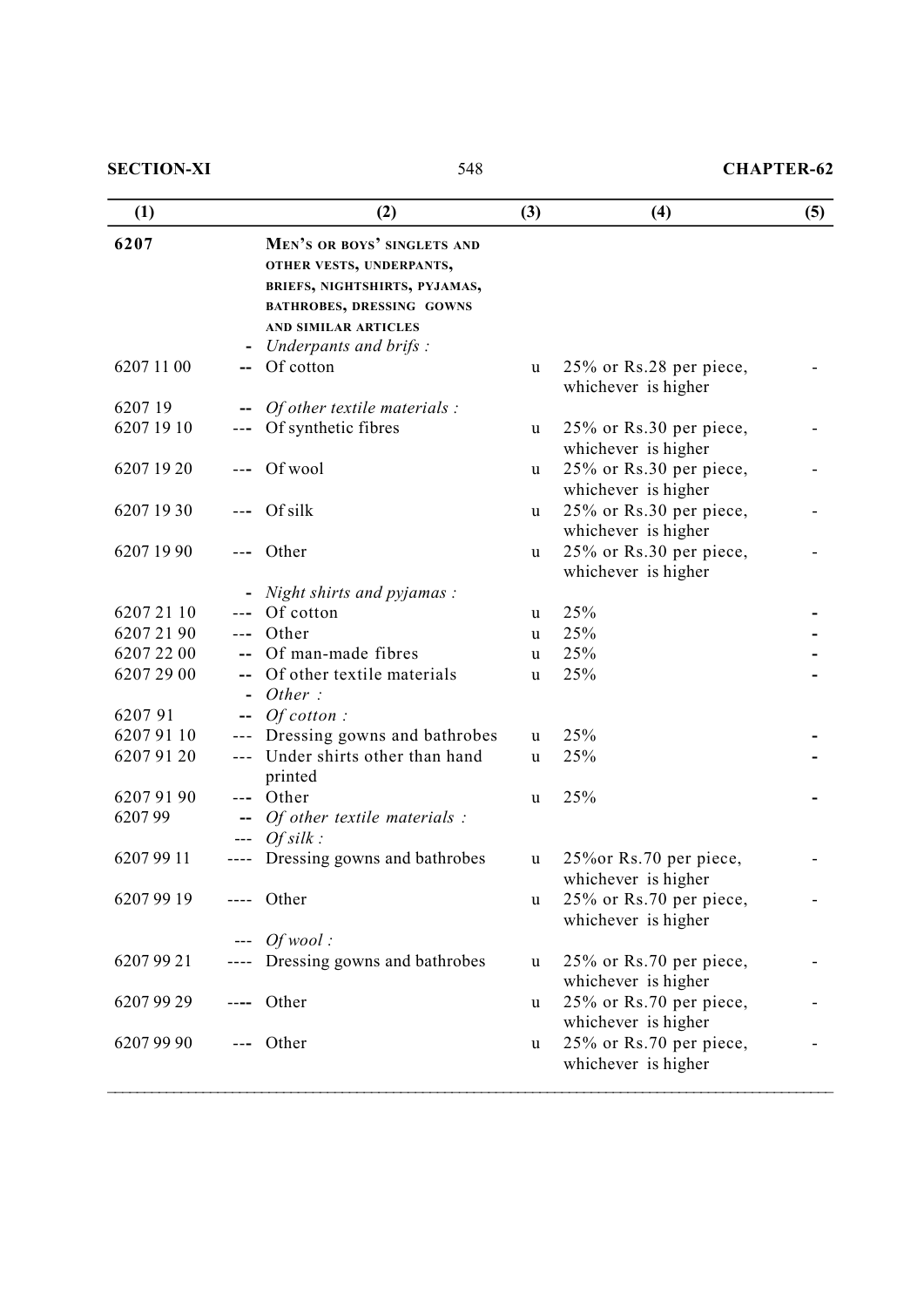| <b>SECTION-XI</b> |  |
|-------------------|--|
|                   |  |

| (1)                      |                          | (2)                                  | (3) | (4)                                            | (5) |
|--------------------------|--------------------------|--------------------------------------|-----|------------------------------------------------|-----|
| 6208                     |                          | <b>WOMEN'S OR GIRLS' SINGLETS</b>    |     |                                                |     |
|                          |                          | AND OTHER VESTS, SLIPS,              |     |                                                |     |
|                          |                          | PETTICOATS, BRIEFS, PANTIES,         |     |                                                |     |
|                          |                          | NIGHTDRESSES, PYJAMAS,               |     |                                                |     |
|                          |                          | NEGLIGES, BATHROBES, DRESSING        |     |                                                |     |
|                          |                          | <b>GOWNS AND SIMILAR ARTICLES</b>    |     |                                                |     |
|                          |                          | Slips and petticoats :               |     |                                                |     |
| 6208 11 00               |                          | Of man-made fibres                   | u   | 25% or Rs.80 per piece,                        |     |
|                          |                          |                                      |     | whichever is higher                            |     |
| 6208 19                  |                          | <i>Of other textile materials :</i>  |     |                                                |     |
| 6208 19 10               |                          | Of cotton other than hand printed    | u   | 25% or Rs.60 per piece,                        |     |
|                          |                          |                                      |     | whichever is higher                            |     |
| 6208 19 90               |                          | Other                                | u   | 25% or Rs.60per piece,                         |     |
|                          |                          |                                      |     | whichever is higher                            |     |
|                          |                          | Nightdresses and pyjamas:            |     |                                                |     |
| 6208 21 00               |                          | Of cotton                            | u   | 25%                                            |     |
| 6208 22 00               |                          | Of man-made fibres                   | u   | 25%                                            |     |
| 6208 29                  |                          | Of other textile materials :         |     |                                                |     |
| 6208 29 10               | ---                      | Of silk<br>Of wool                   | u   | 25%                                            |     |
| 6208 29 20<br>6208 29 90 |                          | Other                                | u   | 25%                                            |     |
|                          | ---                      | Other:                               | u   | 25%                                            |     |
| 6208 91                  |                          | $Of cot t$ :                         |     |                                                |     |
| 6208 91 10               | $\overline{\phantom{m}}$ | Dressing gowns and bathrobes         |     |                                                |     |
|                          |                          |                                      | u   | 25% or Rs.95 per piece,<br>whichever is higher |     |
| 6208 91 90               |                          | Other                                | u   | 25% or Rs.95 per piece,                        |     |
|                          |                          |                                      |     | whichever is higher                            |     |
| 6208 92                  |                          | Of man-made fibres :                 |     |                                                |     |
| 6208 92 10               |                          | Dressing gowns and bathrobes         | u   | 25% or Rs.65 per piece,                        |     |
|                          |                          |                                      |     | whichever is higher                            |     |
| 6208 92 90               |                          | Other                                | u   | 25% or Rs.65 per piece,                        |     |
|                          |                          |                                      |     | whichever is higher                            |     |
| 6208 99                  |                          | -- Of other textile materials :      |     |                                                |     |
| 6208 99 10               |                          | Dressing gowns and bathrobes         | u   | 25%                                            |     |
|                          |                          | of wool                              |     |                                                |     |
| 6208 99 20               |                          | Dressing gowns and bathrobes         | u   | 25%                                            |     |
|                          |                          | of silk                              |     |                                                |     |
| 6208 99 90               | ---                      | Other                                | u   | 25%                                            |     |
|                          |                          |                                      |     |                                                |     |
| 6209                     |                          | <b>BABIES' GARMENTS AND CLOTHING</b> |     |                                                |     |
|                          |                          | <b>ACCESSORIES</b>                   |     |                                                |     |
| 6209 20 00               |                          | Of cotton                            | u   | 25%                                            |     |
| 6209 30 00               |                          | Of synthetic fibres                  | u   | 25%                                            |     |
| 6209 90                  |                          | Of other textile materials :         |     |                                                |     |
| 6209 90 10               |                          | Of silk                              | u   | 25%                                            |     |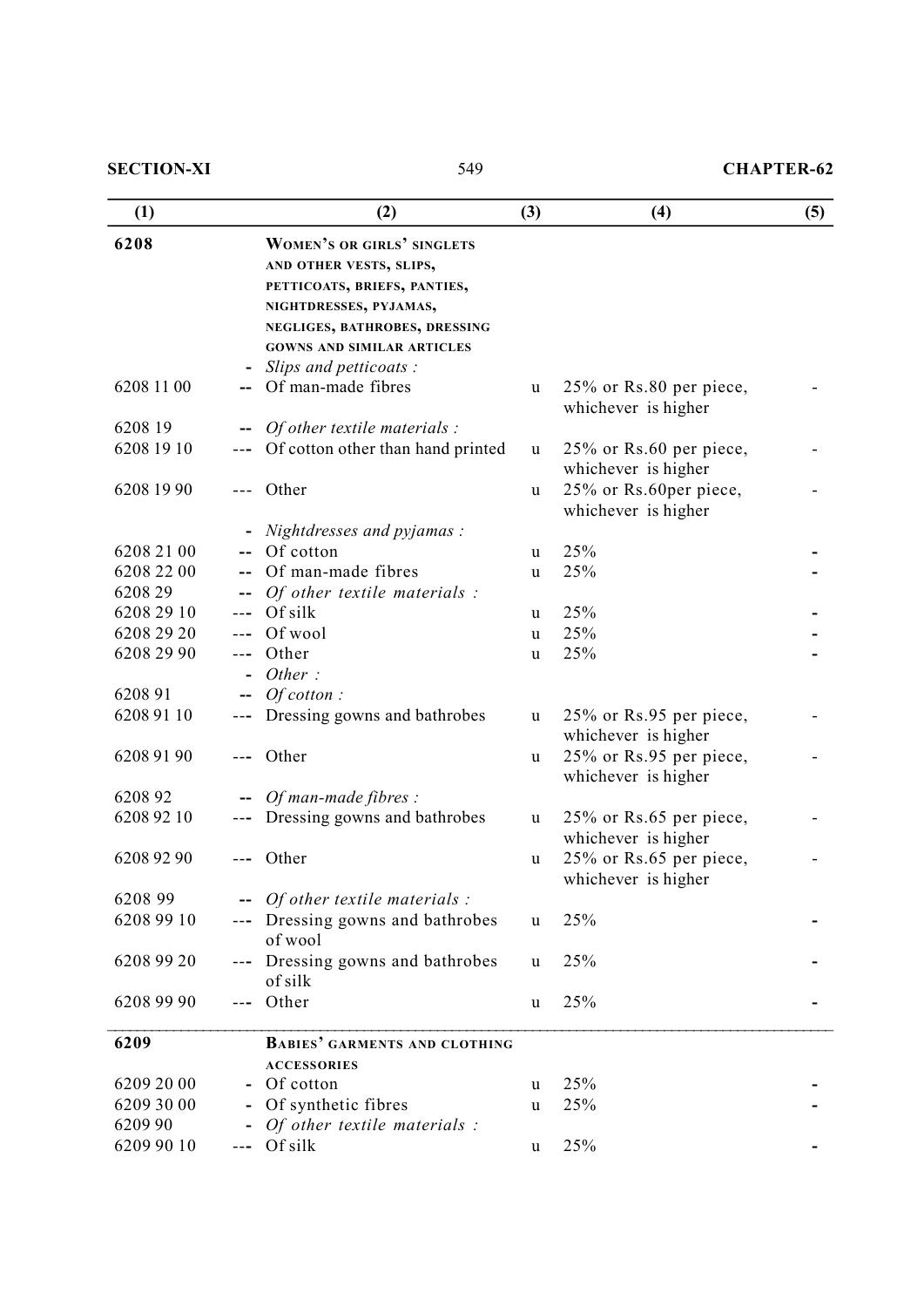**SECTION-XI** 550 **CHAPTER-62** 

| (1)                  |     | (2)                                                                                                                                                                 | (3) | (4)                                                                    | (5) |
|----------------------|-----|---------------------------------------------------------------------------------------------------------------------------------------------------------------------|-----|------------------------------------------------------------------------|-----|
| 6209 90 90           |     | Other                                                                                                                                                               | u   | 25%                                                                    |     |
| 6210                 |     | <b>GARMENTS, MADE UP OF FABRICS</b><br>5602, 5603, 5903,<br>OF HEADING<br>5906 OR 5907                                                                              |     |                                                                        |     |
| 62101000             |     | Of fabrics of heading 5602 or<br>5603                                                                                                                               | u   | 25%                                                                    |     |
| 6210 20              | -   | Other garments, of the type<br>described in sub-headings 6201<br>$11$ to $620119$ :                                                                                 |     |                                                                        |     |
| 6210 20 10           |     | Outer garments, of rubberised<br>textile fabrics                                                                                                                    | u   | $25\%$ or Rs.365 per piece,                                            |     |
| 62102020             |     | Outer garments, of fabrics<br>impregnated, coated, covered or<br>laminated with preparations of<br>cellulose derivatives and other<br>artificial plastic materials  | u   | whichever is higher<br>25% or Rs.365 per piece,<br>whichever is higher |     |
| 62102030             |     | Outer garments, of fabrics<br>otherwise impregnated or coated                                                                                                       | u   | $25\%$ or Rs.365 per piece,<br>whichever is higher                     |     |
| 62102090             |     | Other                                                                                                                                                               | u   | 25% or Rs.365 per piece,<br>whichever is higher                        |     |
| 6210 30              | ۰   | Other garments, of the type<br>described in sub-headings 6202<br>Il to 6202 19 :                                                                                    |     |                                                                        |     |
| 62103010             |     | Outer garments, of textiles<br>impregnated, coated, covered<br>or laminated with preparations<br>of cellulose derivatives and<br>other artificial plastic materials | u   | $25\%$ or Rs.305 per piece,<br>whichever is higher                     |     |
| 62103020             |     | Outer garments, of rubberised<br>textile fabrics                                                                                                                    | u   | 25% or Rs.305 per piece,<br>whichever is higher                        |     |
| 62103030             | --- | Outer garments, of fabrics<br>otherwise impregnated                                                                                                                 | u   | 25% or Rs. 305 per piece,<br>whichever is higher                       |     |
| 62103090             |     | Other                                                                                                                                                               | u   | 25%% or Rs.305 per piece,<br>whichever is higher                       |     |
| 621040<br>6210 40 10 | ۰   | Other men's or boys' garments :<br>Bullet proof jacket, bomb disposal                                                                                               |     |                                                                        |     |
|                      |     | jacket and<br>the like                                                                                                                                              | u   | $25\%$ or Rs. 65 per piece,<br>whichever is higher                     |     |
| 62104090             |     | Other                                                                                                                                                               | u   | 25% or Rs.65 per piece,<br>whichever is higher                         |     |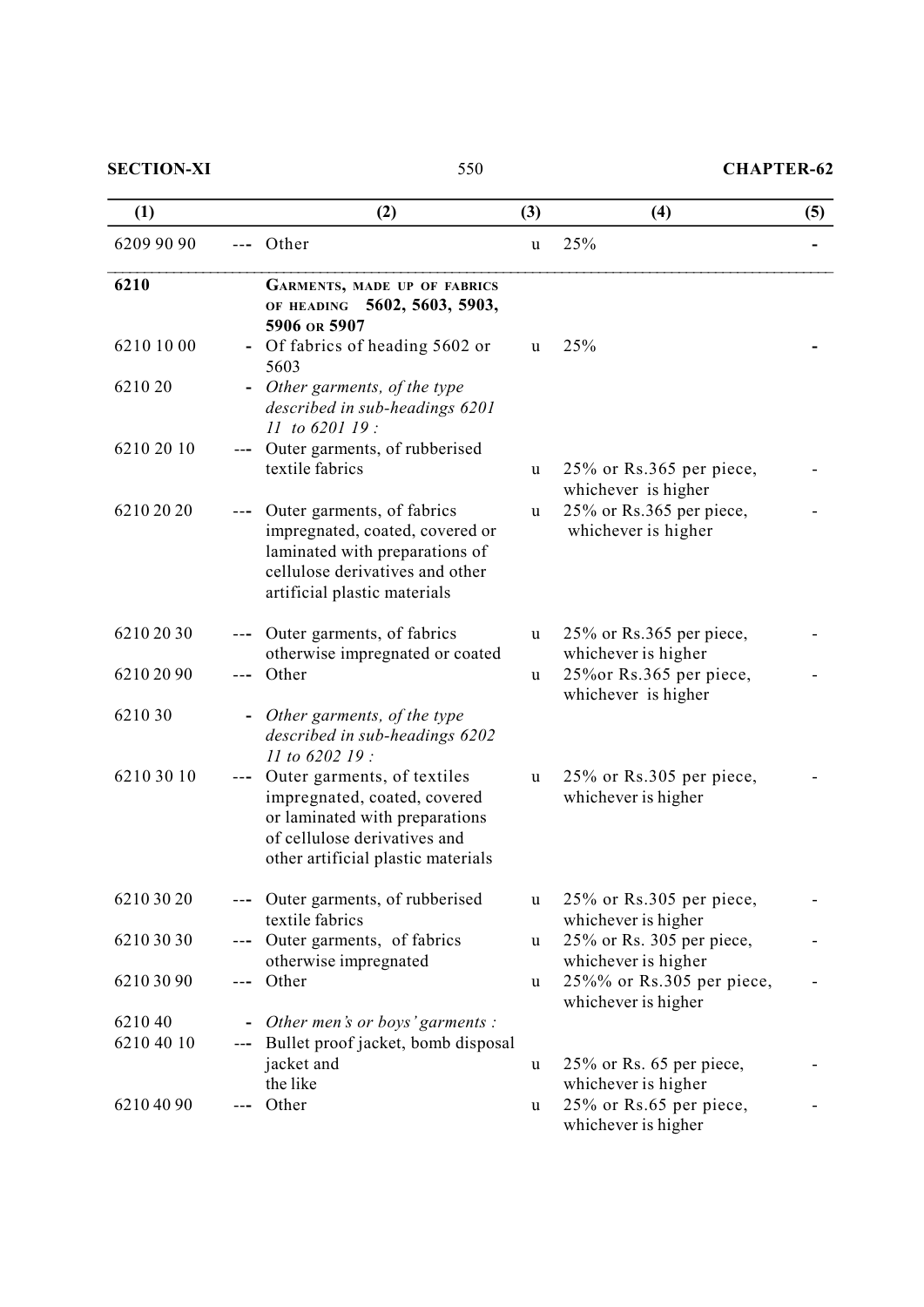**SECTION-XI** 551 **CHAPTER-62** 

| (1)        |                | (2)                                  | (3)         | (4)                                            | (5) |
|------------|----------------|--------------------------------------|-------------|------------------------------------------------|-----|
| 6210 50 00 |                | Other women's or girls' garments     | $\mathbf u$ | 25% or Rs.65 per piece,<br>whichever is higher |     |
| 6211       |                | TRACK SUITS, SKI SUITS AND           |             |                                                |     |
|            |                | <b>SWIMWEAR; OTHER GARMENTS</b>      |             |                                                |     |
|            |                | Swimwear:                            |             |                                                |     |
| 6211 11 00 |                | Men's or boys'                       | u           | 25%                                            |     |
| 6211 12 00 |                | Women's or girls'                    | u           | 25%                                            |     |
| 6211 20 00 | $\blacksquare$ | Ski suits                            | u           | 25%                                            |     |
|            |                | Other garments, men's or boys':      |             |                                                |     |
| 62113200   | --             | Of cotton                            | u           | $25\%$ or Rs.135 per piece,                    |     |
|            |                |                                      |             | whichever is higher                            |     |
| 62113300   |                | Of man-made fibres                   | u           | 25% or Rs.135 per piece,                       |     |
|            |                |                                      |             | whichever is higher                            |     |
| 6211 39 00 |                | Of other textile materials           | u           | 25%                                            |     |
|            |                | Other garments, women's or           |             |                                                |     |
|            |                | $girls$ .                            |             |                                                |     |
| 621142     |                | $-$ Of cotton:                       |             |                                                |     |
| 6211 42 10 |                | Kurta and salwar with or without     |             |                                                |     |
|            |                | duppatta                             | u           | $25\%$ or Rs.135 per piece,                    |     |
|            |                |                                      |             | whichever is higher                            |     |
| 62114290   |                | Other                                | u           | 25% or Rs.135 per piece,                       |     |
|            |                |                                      |             | whichever is higher                            |     |
| 62114300   |                | Of man-made fibres                   | u           | 25% or Rs.135 per piece,                       |     |
|            |                |                                      |             | whichever is higher                            |     |
| 621149     |                | Of Other textile materials:          |             |                                                |     |
| 62114910   |                | Of wool or fine animal hair          | u           | 25%                                            |     |
|            |                |                                      |             |                                                |     |
| 62114990   |                | Other                                | u           | 25%                                            |     |
|            |                |                                      |             |                                                |     |
| 6212       |                | <b>BRASSIERES, GIRDLES, CORSETS,</b> |             |                                                |     |
|            |                | <b>BRACES, SUSPENDERS, GARTERS</b>   |             |                                                |     |
|            |                | AND SIMILAR ARTICLES AND PARTS       |             |                                                |     |
|            |                | THEREOF, WHETHER OR NOT              |             |                                                |     |
|            |                | <b>KNITTED OR CROCHETED</b>          |             |                                                |     |
| 6212 10 00 |                | <b>Brassieres</b>                    | u           | 25% or Rs.30 per piece,                        |     |
|            |                |                                      |             | whichever is higher                            |     |
| 6212 20 00 |                | Girdles and panty-girdles            | u           | 25% or Rs.30 per piece,                        |     |
|            |                |                                      |             | whichever is higher                            |     |
| 6212 30 00 |                | Corselettes                          | u           | 25% or Rs.30 per piece,                        |     |
|            |                |                                      |             | whichever is higher                            |     |
| 6212 90    |                | Other:                               |             |                                                |     |
| 62129010   |                | Suspender belts, braces, suspender u |             | 25% or Rs.30 per piece,                        |     |
|            |                | garters                              |             | whichever is higher                            |     |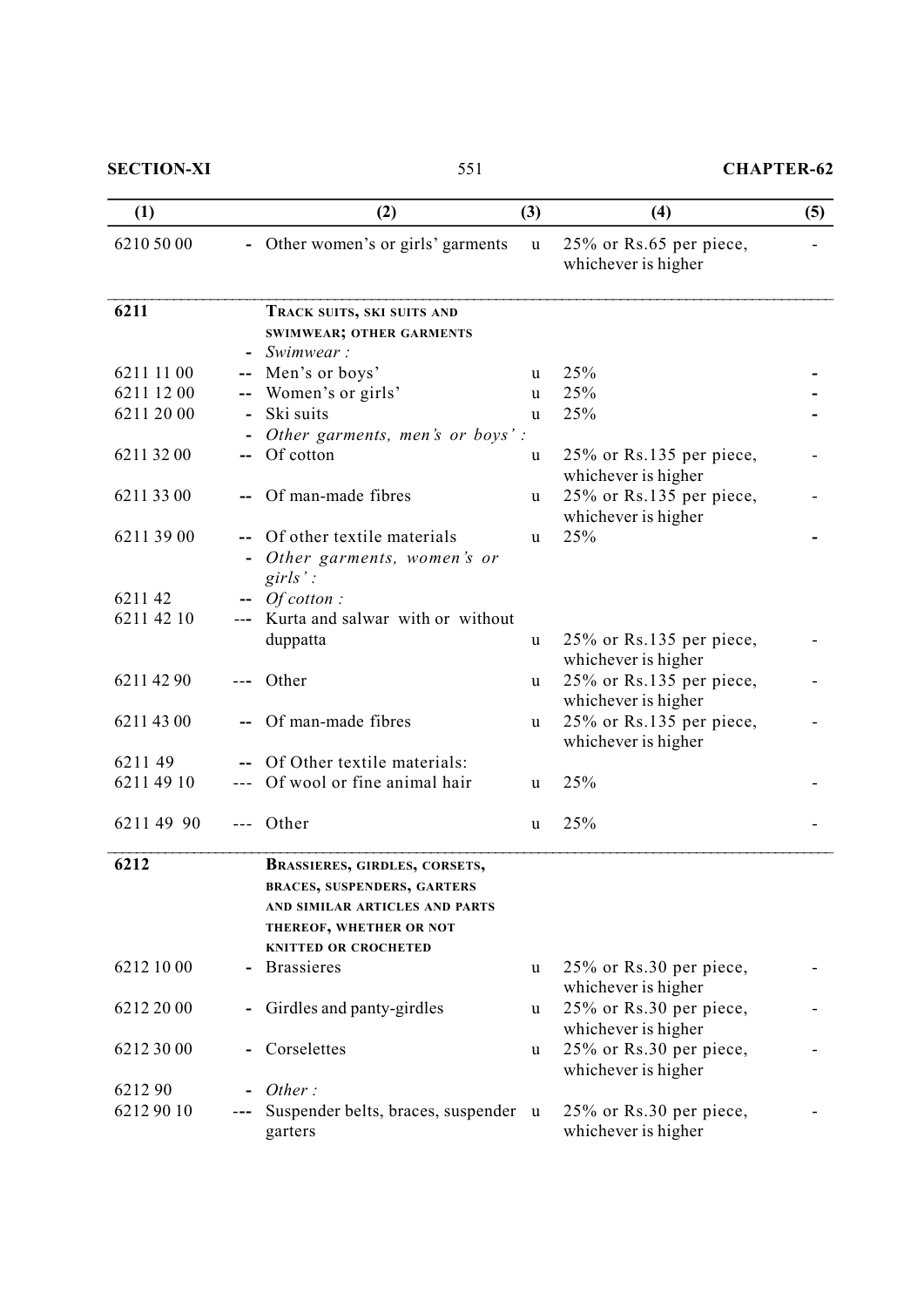# **SECTION-XI** 552 **CHAPTER-62**

| (1)        |     | (2)                                | (3) | (4)                                                 | (5) |
|------------|-----|------------------------------------|-----|-----------------------------------------------------|-----|
| 62129090   |     | Other                              | u   | $25\%$ % or Rs.30 per piece,<br>whichever is higher |     |
| 6213       |     | <b>HANDKERCHIEFS</b>               |     |                                                     |     |
| 6213 20 00 |     | Of cotton                          | u   | 25%                                                 |     |
| 621390     |     | Other:                             |     |                                                     |     |
| 62139010   |     | Of man-made fibres                 | u   | 25%                                                 |     |
| 6213 90 90 |     | Of other textile materials         | u   | 25%                                                 |     |
| 6214       |     | SHAWLS, SCARVES, MUFFLERS,         |     |                                                     |     |
|            |     | MANTILLAS, VEILS AND THE LIKE      |     |                                                     |     |
| 6214 10    |     | Of silk or silk waste:             |     |                                                     |     |
| 6214 10 10 |     | Scarves of silk measuring 60 cms   | u   | $25\%$ or Rs.390 per piece,                         |     |
|            |     | or less                            |     | whichever is higher                                 |     |
| 6214 10 20 | --- | Shawls, scarves (exceeding 60 cms) |     |                                                     |     |
|            |     | and the like                       | u   | $25\%$ or Rs.390 per piece,                         |     |
|            |     |                                    |     | whichever is higher                                 |     |
| 6214 10 30 |     | Of Handoom                         | u   | 25% or Rs.390 per piece,                            |     |
|            |     |                                    |     | whichever is higher                                 |     |
| 6214 10 90 |     | Other                              | u   | 25% or Rs.390 per piece,                            |     |
|            |     |                                    |     | whichever is higher                                 |     |
| 6214 20    |     | Of wool or fine animal hair:       |     |                                                     |     |
| 6214 20 10 |     | Shawls                             | u   | 25% or Rs.180 per piece,                            |     |
|            |     |                                    |     | whichever is higher                                 |     |
| 6214 20 20 |     | <b>Scarves</b>                     | u   | 25% or Rs.180 per piece,                            |     |
|            |     |                                    |     | whichever is higher                                 |     |
| 6214 20 30 |     | Mufflers                           | u   | 25% or Rs.180 per piece,                            |     |
|            |     |                                    |     | whichever is higher                                 |     |
| 6214 20 90 |     | Other                              | u   | 25% or Rs.180 per piece,                            |     |
|            |     |                                    |     | whichever is higher                                 |     |
| 6214 30 00 |     | Of synthetic fibres                | u   | 25%                                                 |     |
| 62144000   |     | Of artificial fibres               | u   | 25%                                                 |     |
| 621490     |     | - Of other textile materials :     |     |                                                     |     |
| 62149010   |     | Abrabroomal, cotton                | u   | 25% or Rs.75 per piece,                             |     |
|            |     |                                    |     | whichever is higher                                 |     |
|            |     | Chadars, cotton:                   |     |                                                     |     |
| 6214 90 21 |     | Grey                               | u   | 25% or Rs.75 per piece,                             |     |
|            |     |                                    |     | whichever is higher                                 |     |
| 6214 90 22 |     | White bleached                     | u   | 25% or Rs.75 per piece,                             |     |
|            |     |                                    |     | whichever is higher                                 |     |
| 62149029   |     | Other                              | u   | 25% or Rs.75 per piece,                             |     |
|            |     |                                    |     | whichever is higher                                 |     |
|            |     | Odhani, cotton:                    |     |                                                     |     |
| 62149031   |     | Grey                               | u   | 25% or Rs.75 per piece,<br>whichever is higher      |     |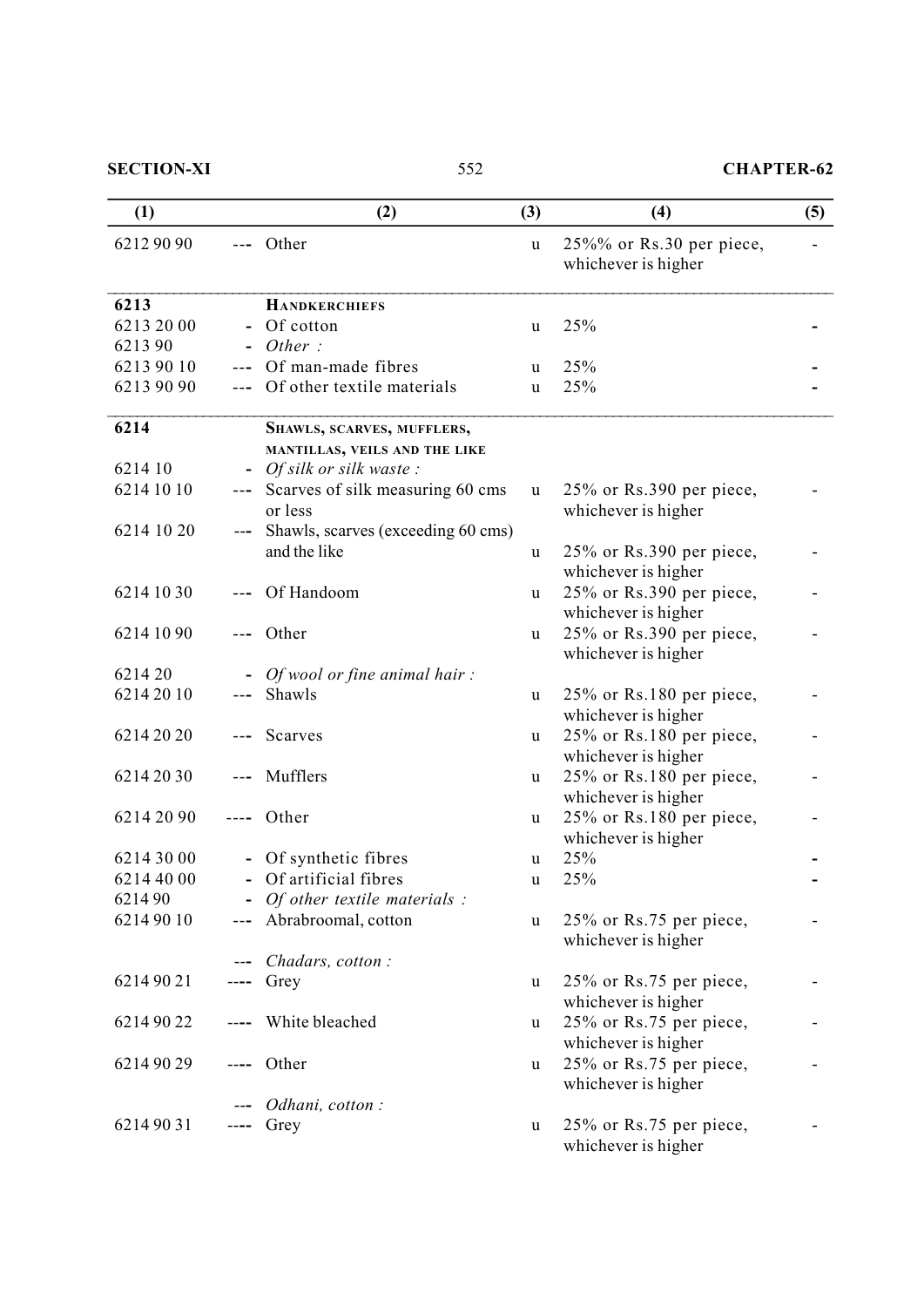| (1)                  |       | (2)                                                | (3)      | (4)                                            | (5) |
|----------------------|-------|----------------------------------------------------|----------|------------------------------------------------|-----|
| 62149032             |       | White bleached                                     | u        | 25% or Rs.75 per piece,<br>whichever is higher |     |
| 62149039             |       | Other                                              | u        | 25% or Rs.75 per piece,                        |     |
|                      |       |                                                    |          | whichever is higher                            |     |
| 62149040             |       | Scarves, cotton                                    | u        | 25% or Rs.75 per piece,                        |     |
|                      |       |                                                    |          | whichever is higher                            |     |
| 6214 90 50           |       | Shawls, mufflers and the like,                     | u        | 25% or Rs.75 per piece,                        |     |
|                      |       | of cotton                                          |          | whichever is higher                            |     |
| 62149060             |       | Shawls, mufflers and the like of                   |          |                                                |     |
|                      |       | man-made fibres                                    | u        | 25% or Rs.75 per piece,<br>whichever is higher |     |
| 62149090             |       | Other                                              | u        | 25% or Rs.75 per piece,                        |     |
|                      |       |                                                    |          | whichever is higher                            |     |
|                      |       |                                                    |          |                                                |     |
| 6215                 |       | TIES, BOW TIES AND CRAVATS                         |          |                                                |     |
| 6215 10 00           |       | Of silk or silk waste                              | u        | 25% or Rs.55 per piece,                        |     |
|                      |       |                                                    |          | whichever is higher                            |     |
| 62152000             |       | Of man-made fibres                                 | u        | 25% or Rs.55 per piece,                        |     |
|                      |       |                                                    |          | whichever is higher                            |     |
| 621590<br>62159010   |       | Of other textile materials :<br>Of cotton          | u        |                                                |     |
|                      |       |                                                    |          | 25% or Rs.55 per piece,<br>whichever is higher |     |
| 62159090             |       | Other                                              | u        | 25% or Rs.55 per piece,                        |     |
|                      |       |                                                    |          | whichever is higher                            |     |
|                      |       |                                                    |          |                                                |     |
| 6216                 |       | <b>GLOVES, MITTENS AND MITTS</b>                   |          |                                                |     |
| 621600<br>62160010   |       | Gloves, mittens and mitts:<br>Of cotton            |          | 25%                                            |     |
| 62160020             |       | Of Handloom                                        | pa<br>pa | 25%                                            |     |
| 62160090             |       | Other                                              | pa       | 25%                                            |     |
|                      |       |                                                    |          |                                                |     |
| 6217                 |       | <b>OTHER MADE UP CLOTHING</b>                      |          |                                                |     |
|                      |       | <b>ACCESSORIES; PARTS OF</b>                       |          |                                                |     |
|                      |       | <b>GARMENTS OR OF CLOTHING</b>                     |          |                                                |     |
|                      |       | <b>ACCESSORIES, OTHER THAN</b>                     |          |                                                |     |
|                      |       | 6212<br><b>THOSE OF HEADING</b>                    |          |                                                |     |
| 621710               |       | <i>Accessories:</i>                                |          |                                                |     |
| 62171010<br>62171020 |       | For articles of apparel of cotton                  | kg.      | 25%                                            |     |
|                      |       | For articles of apparel of synthetic kg.<br>fibres |          | 25%                                            |     |
| 62171030             |       | For articles of apparel of wool                    | kg.      | 25%                                            |     |
| 62171040             | $---$ | For articles of apparel of silk                    | kg.      | 25%                                            |     |
| 62171050             |       | For articles of apparel of                         | kg.      | 25%                                            |     |
|                      |       | regenerated fibre                                  |          |                                                |     |